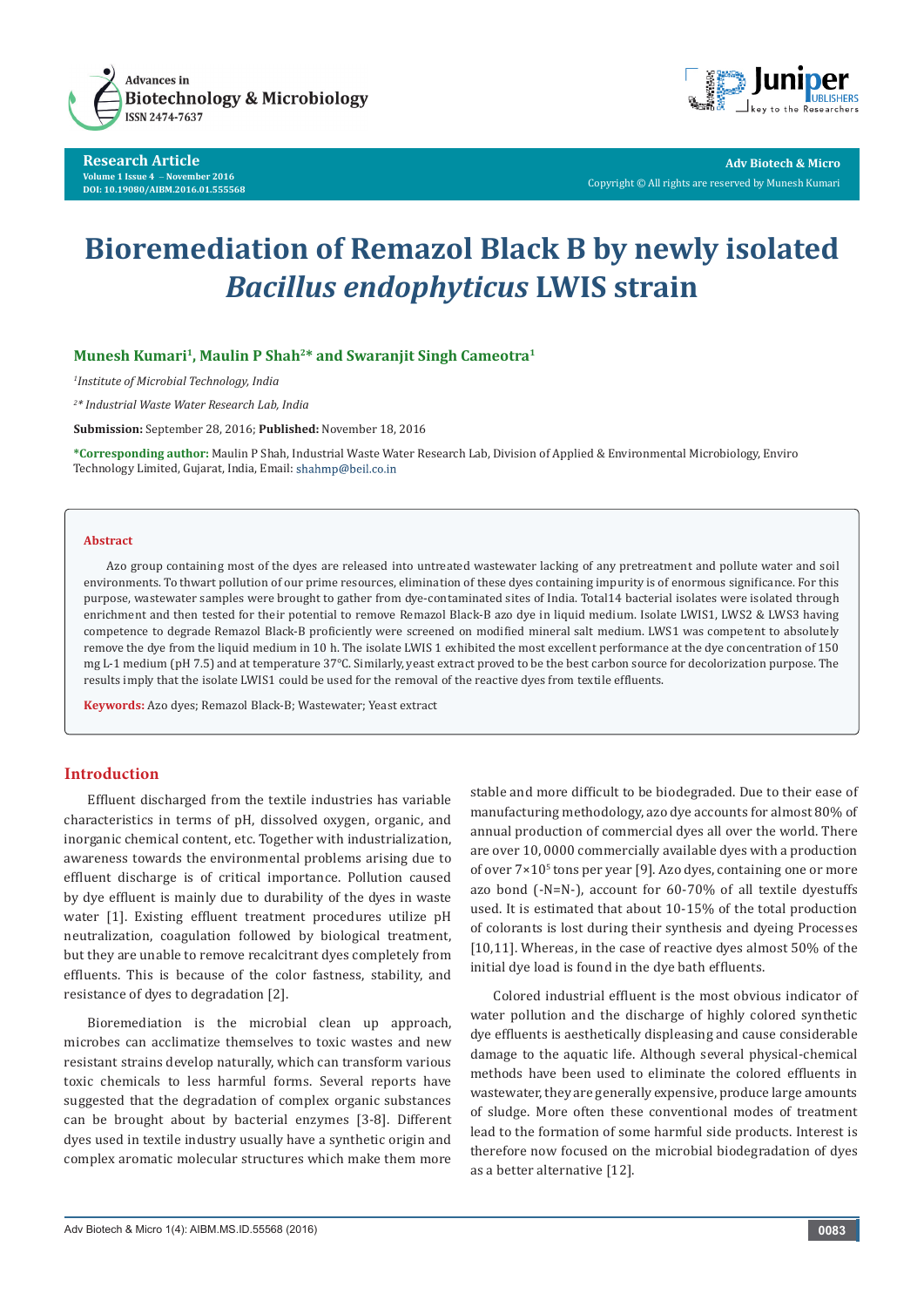Some microorganisms, including bacteria, fungi and algae, can degrade or absorb a wide range of dyes [13].The biological mode of treatment of dye bath effluents offers distinct advantages over the conventional modes of treatment. This method is more economical and leads to less accumulation of relatively harmless sludge. Most importantly, biological treatment of dye bath effluents is eco friendly. It causes mineralization of dyes to simpler inorganic compounds which are not lethal to life forms. The basic step in the decolorization and degradation of azo dyes is breakdown of azo bonds, leading to removal of color. Azo dyes are known to undergo reductive cleavage whereas the resultant aromatic amines are metabolized under aerobic conditions [14]. So for complete mineralization of azo dyes the microbial population forming part of treatment system should be able to work efficiently. In view of these problems the most potent bacterial culture was selected in this study for maximum decolorization of Remazol Black B.

## **Materials and Methods**

#### **Waste water sample collection and analysis**

Ankleshwar, Gujarat, India is one of the most industrialized cities in India. It is ideal for waste water sample collection. The samples were collected from the activated sludge of the common effluent treatment plant of Ankleshwar, Gujarat, India. Samples were collected from the aeration tank of common effluent treatment plant. The Temperature and pH was analyzed at the site. The temperature was analyzed using laboratory grade thermometer and pH was analyzed by using pH meter (Hanna digital pH meter). The sample was transferred to laboratory at 4  $\degree$ C as per the standard methods [24]. The physicochemical parameters such as Color, Biological Oxidation Demand, Chemical Oxygen Demand, Total Suspended Solids, and Total Dissolved Solids were analyzed as soon as the sample was brought to the laboratory (Table 1). Sample color was analyzed by spectrophotometer (SHIMADZU UV-1700). BOD was determined by employing evaporation method by dissolve oxygen meter while chemical oxygen demand was measured by instrument directly.

|  |                                       | <b>Table 1:</b> Physico-Chemical Characteristics of the effluent collected |  |  |
|--|---------------------------------------|----------------------------------------------------------------------------|--|--|
|  | from common effluent treatment plant. |                                                                            |  |  |

| Sr. No       | <b>Parameter</b> | Unit           | <b>Effluent</b>      |
|--------------|------------------|----------------|----------------------|
| $\mathbf{1}$ | Color            | $\overline{a}$ | <b>Blackish Blue</b> |
| 2            | Smell            | -              | Pungent              |
| 3            | pH               |                | 8.2                  |
| 4            | COD              | ppm            | 12800                |
| 5            | <b>BOD</b>       | ppm            | 3400                 |
| 6            | <b>TSS</b>       | ppm            | 1800                 |
| 7            | <b>TDS</b>       | ppm            | 28600                |
| 8            | $NH4-N$          | ppm            | 658                  |

## **Enrichment and isolation of dye decolorizing bacteria**

The bacterial strains were isolated from waste water containing activated sludge. Inoculums developed from the isolate LWS1 was first enriched using a modified MSM medium with Remazol Black-B dye as the source of C and N [20]. Remazol Black B dye was added to a concentration of 150 mg  $L<sup>1</sup>$ . The cultures containing 200 ml MSM with a dye broth in 500 ml Erlenmeyer flasks were inoculated with 10 ml volume of activated sludge. The flasks were incubated at 37°C for 5 days in static conditions. After incubation, the cell suspensions from each vial were plated on MSM agar medium and incubated at 37 °C for 24 h. Bacterial colonies that appeared on the agar medium were picked, washed gently with sterile water and re suspended in flasks containing fresh MSM broth enriched with the dye. Approximately 14 colonies actively growing were selected for purification.

#### **Purification of bacterial isolates**

The selected isolates were purified by streaking on agar containing MSM medium at 20 g  $L^1$  concentration. Streaking was done thrice in Zig-zag manner. The purified cultures were preserved in a refrigerator for subsequent study.

## **Screening**

Using modified MSM medium, primary screening was done to obtain proficient bacterial strains able to decolorize the azo dye. For this purpose, 14 isolates gained ability to decolorize Remazol Black-B from all samples was selected. The decolorization ability of each isolate was tested in liquid medium. Remazol Black B amended media were incubated at 37 °C for 24 h with respective bacterial inoculum. After 24 h, harvesting of the cells was done by centrifugation at 10,000 rpm (REMI R-23, India) for 10 minutes. Then decolorization was measured with that facilitate of spectrophotometer (SHIMADZU-1700, Japan) at 597 nm. Uninoculated media were run as blanks to check abiotic decolorization. The three most efficient bacterial isolates (LWIS 1, 2 & 3) from the concluding screening were again tested for their decolorization potentials in test tubes at different time intervals. 0.5% yeast extract as a co-substrate were added in ten milliliters sterilized MSM broth containing azo dye (Remazol Black B) at 150 mg  $L^1$  concentration.

Uniform cell density of the inocula were added with respective bacterial strains at (OD: 0.6) 597 nm. Azo dye containing MSM medium with yeast extract in uninoculated test tubes were incubated under parallel environment to make sure for abiotic decolorization of dye. Decolorization was measured after every 6 hrs interval up to 24 hrs at 597 nm by spectrophotometer as described by Khalid et al. [20].

#### **Environmental parameters optimization**

Distinctive manner of parameters like substrate concentration, temperature and pH were optimized during the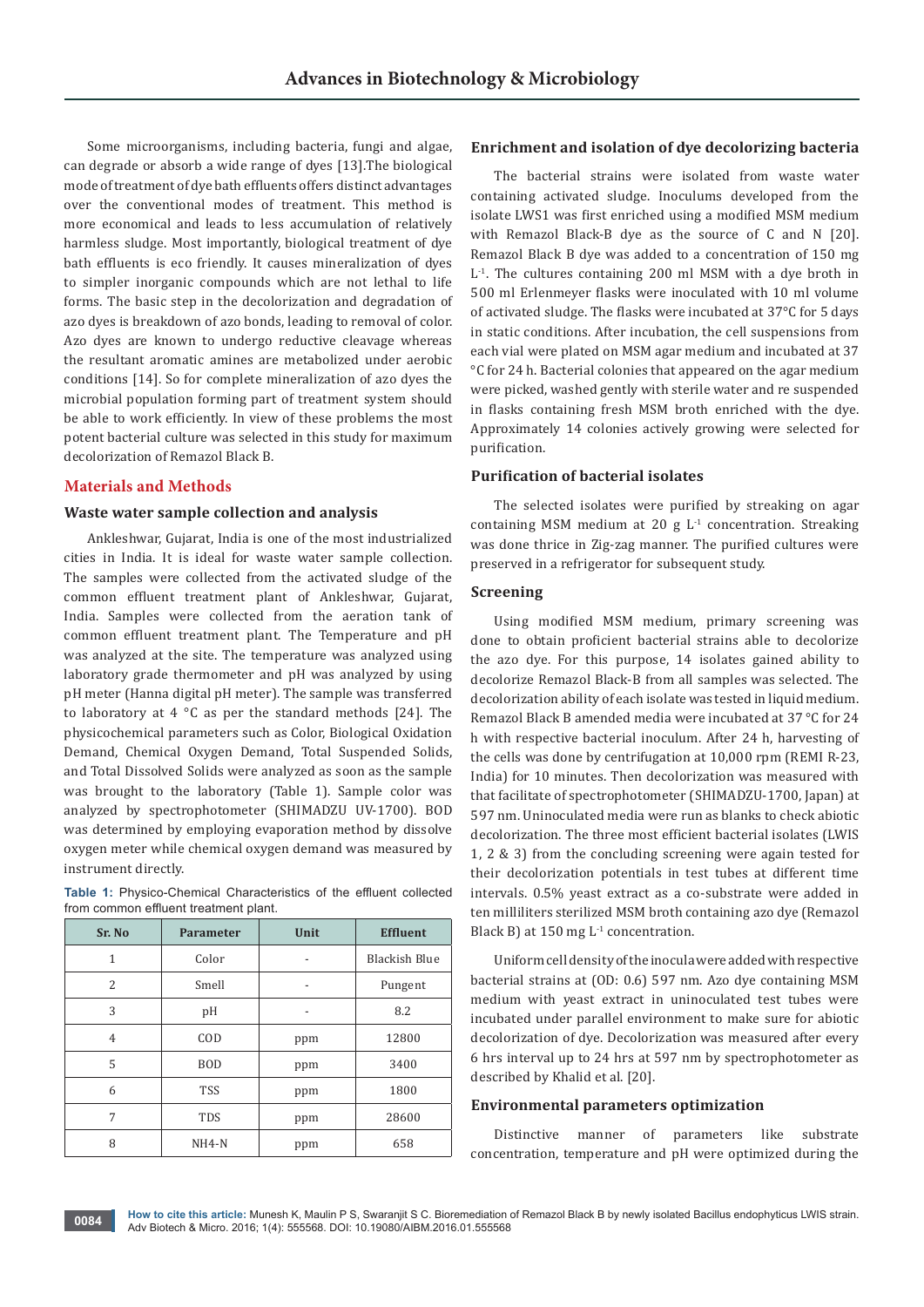performing tests for distinct carbon sources (Mannitol, Yeast extract, glucose, maltose) at  $5 g L<sup>1</sup>$  concentration were explored as co- substrate in the dye removal development. Optimization studies have involved the selection of the concentration of the dye (50, 75, 100, 125, 150, 200 and 250 mg L-1), the temperatures  $(25, 30, 35, 40, 45^{\circ}C)$  and pH  $(5, 6, 7, 8, 9)$ . Isolated strains LWIS 1, 2 & 3 have been with in order to optimize their color removal competence. As culture conditions were the unchanged as used in color removal experiment i.e., 100 mg L-1 of Remazol Black-B azo dye with MSM was used. Uninoculated blanks were run to make sure the abiotic decolorization throughout the experimentation.

# **Identification of selected isolate by 16s rRNA gene sequencing method**

For 16S rRNA gene sequencing, DNA was isolated using the bacterial DNA isolation kit (Fungal/Bacterial/ DNA Miniprep Kit, Zymo Research). The 16S rRNA gene was amplified by PCR using universal bacterial primers 27F (5′AGAGTTTGATCCTGGCTCAG-3′) and 1492R (5′-TACGGYTACCTTGTTACGACTT-3′). The PCR product was purified using a QIA quick PCR purification kit (Qiagen) and sequenced using an ABI PRISM model 3700 automatic DNA sequencer and Big Dye Terminator cycle sequencing kit (Applied Biosystems). The 16S rRNA gene sequences of isolates were subjected to NCBI BLAST sequence similarity search Altschul et al. (1990) and EzBioCloud Kim et al. (2012) to identify the nearest taxa. Phylogenetic and molecular evolutionary analyses were done by MEGA version 6(reference). The 16s rRNA gene sequence was submitted to GENE BANK database.

# **Statistical analysis**

Data were entered in a Microsoft® Excel 2007 spreadsheet.

# **Results**

To scrutinize the color potency depth of the azo dye Remazol Black-B decolorizing activity by an effectual bacterial isolates, liquid medium was used. Based on the relative aptitude of the decolorization of different isolates, three most excellent performing bacterial isolates (LWIS1, 2 & 3) with more than 90% of decolorizing activity were preferred for more experiments (Data not shown).

# **Biodecolorization of remazol black-b by selected bacterial isolates**

Microbial decolorization of Remazol Black-B by the most promising selected bacterial isolates (LWIS1, 2 & 3) was corroborated by performing one more experiment in liquid medium at distinctive time frame (Figure 1). It was surveyed that distinctive bacterial isolates had patchy aptitude to eliminate Remazol Black-B in actively growing cultures. The most competent bacterial isolate to decolorize Remazol black-B colorless was by isolate LWIS1 with 98% color degrading efficiency in 10 h incubation interlude while left over isolates

exhibited utmost decolorization in 16h. Isolate 2 was the second largely skilled bacterial isolate and it removes the color of Remazol Black-B up to 94% in 16 h. Similarly, isolate 3 had decolorization potential of 86%.



**Figure 1:** Biodecolorization of Remazol Black -B.



**Figure 1.1:** Bioremediation of Remazol Black B by isolate LWS1.



**Figure 1.2:** Bioremediation of Remazol Black B by isolate LWS2.



LWS3.

# **Factors affecting biodecolorization of Remazol Black-B in liquid medium**

Potential of selected isolates (LWIS1, 2, and 3) was further explored for the optimization of assorted incubation/ environmental circumstances for removal of the azo dye in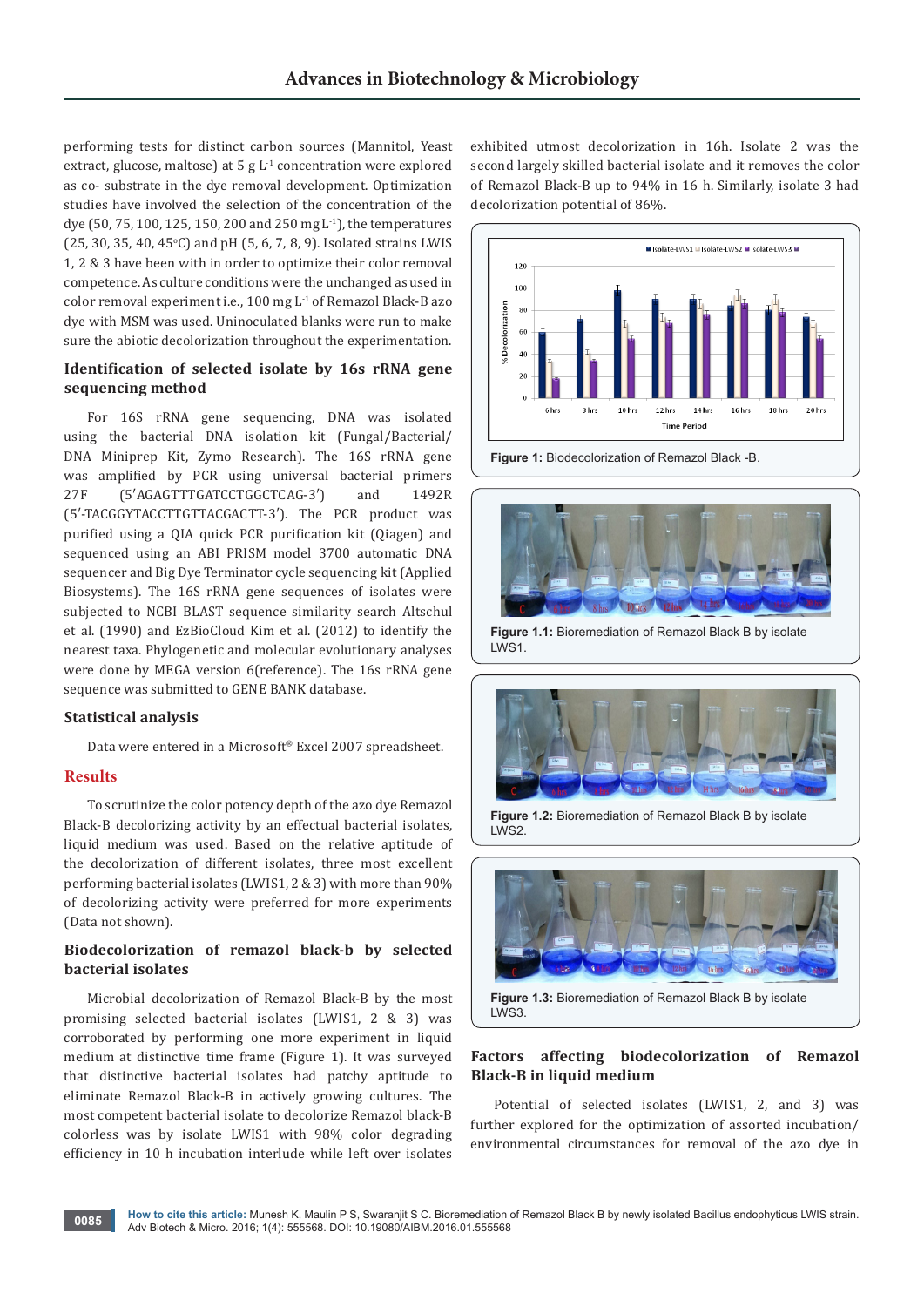liquid medium. It was apparent (Figure 2) that Remazol Black-B azo dye decolorization piercingly improved up to 100 mg  $L^{-1}$  of substrate concentration and utmost removal was observed at 100 mg  $L^1$  of substrate concentration. Then, there was a slow but sure decline in the azo dye decolorization. Isolate LWIS1was the most proficient azo dye removal strain with more or less complete removal of the color i.e., 100% decolorization at 100 mg  $L<sup>-1</sup>$  and minimum decolorization was recorded at 50 mg  $L<sup>-1</sup>$ while after 100 mg  $L<sup>-1</sup>$  substrate concentration, again LWIS1 showed a decreasing trend. Isolate 2 was the second at the rank with 90% decolorization at 100 mg  $L<sup>1</sup>$ . But, isolate 3 showed different trends from the other isolates; it indicated enhanced decolorization up to 200 mg L-1 (82%).



## **Carbon source effect**

Sound effects of distinctive carbon sources such as maltose, mannitol, glucose and yeast extract were assessed on Remazol Black-B decolorization by bacterial isolates (Figure 3). It was noted that utmost decolorization take place with 5% yeast extract in all selected strains (85 to 98%) that was pursued by glucose in which decolorization takes place in the range of 20 to 25%. However, slightest decolorization was seen in the case of mannitol (10 to 15%and maltose (up to 18%).



## **pH effect**



For pH optimization study, pH ranging from 5 to 9 were exploited and all selected isolates were inoculated at these levels (Figure 4). To begin with increase in pH from 5 to 7, decolorization improved and utmost decolorization takes place at 7.5 pH. Likewise, auxiliary raise in pH from 7 to 9 had pessimistic outcome on decolorization aptitude of a mixture of isolates. The peak decolorization was observed with the isolate LWIS1 (98%) at pH 7.5 though least decolorization take place at pH 9. Comparable tendency in lingering isolates 2 and 3 were examined at pH 7.5. Overall, it was noted that all the bacterial isolates demonstrated most favorable decolorization from pH 5 to 7.5.

## **Incubation temperature effect**



Five levels (25, 30, 35, 40 and 45°C) of the temperature used for the assessment of optimum biodecolorization Remazol Black - B by selected bacterial isolates. It is apparent (Figure 5), when the temperature is raised from 25 to 35°C there was an inconsistent trend in decolorization due to different isolates. Isolate LWIS 1and showed gradual increase in decolorization, while isolate3 indicated maximum decolorization at 25°C. Other two bacterial isolates (LWIS1 and 2) with a gradual increase from 25 to 35°C showed maximum decolorization at 35 C. As the temperature is further raised from  $35^{\circ}$ C to  $45^{\circ}$ C, there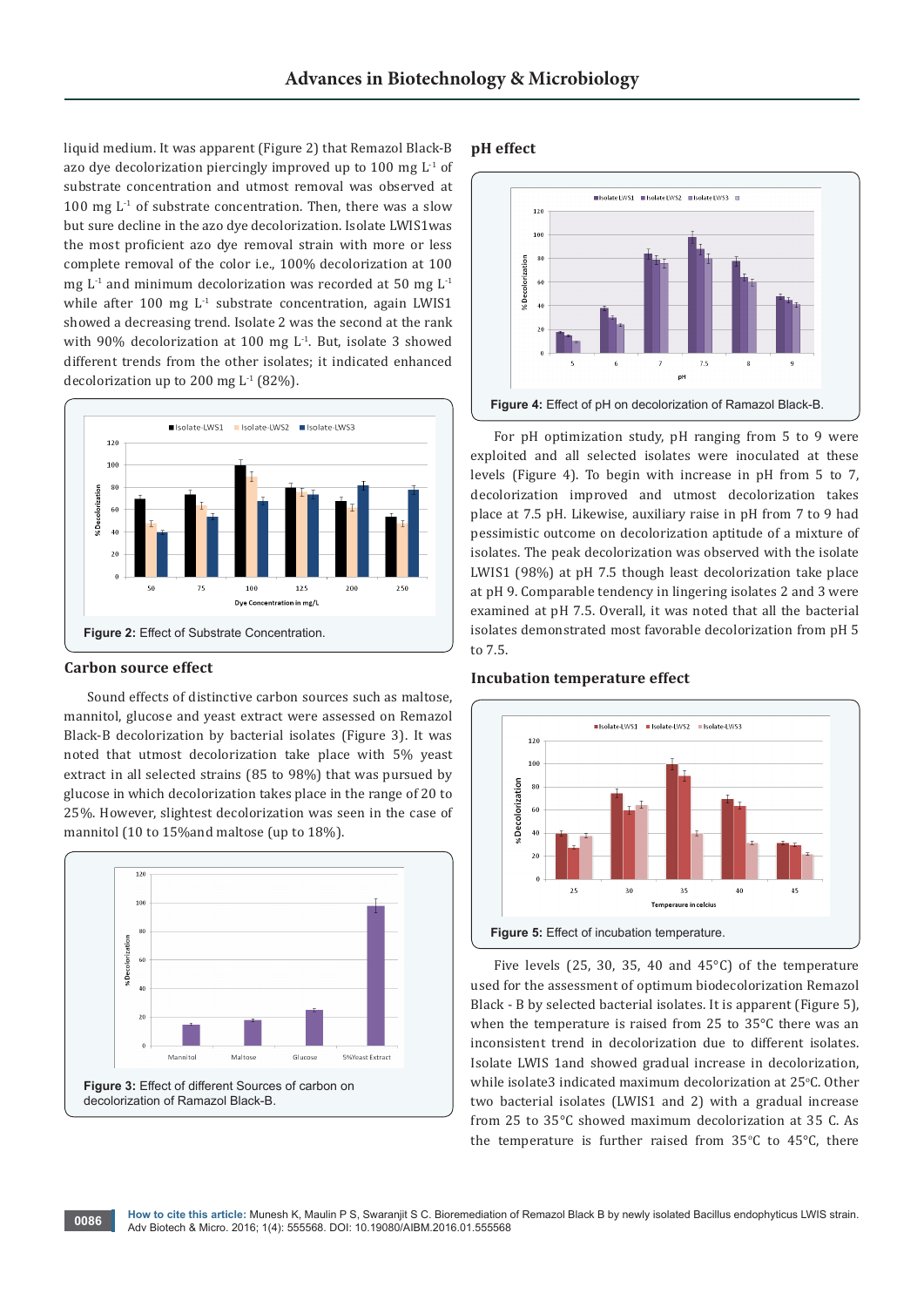was sharp decline in decolorization capacity in all isolates increased. Utmost decolorization was detected with the isolate 1 (98%) at 35°C and is followed by isolate 2 (94%) at the similar temperature. Least decolorization was observed at 45°C in all selected isolates.

# **Identification**

Among three selected bacterial isolates LWIS1exhibited maximum decolorizing potential against azo dyes, so it was identified by 16s rRNA gene sequencing approach. Sequence analysis of 16s rRNAgene showed that isolate LWIS1 had 98.89% similarity with the species *Bacillus endophyticus*. Phylogeny tree (Figure 6) based on Mega 6 indicated that isolate LWIS was a *Bacillus endophyticus* strain. The 16s rRNA gene sequence submitted in Gene Bank with accession number KT945244.



## **Discussion**

Industrial effluent is very much unstable and it fluctuates repeatedly in an ample assortment depending upon the course practiced. Most of the south Asian countries have rigorous environmental trouble due to hasty industrialization development. This observable fact is very widespread where the polluting industries like paper, pulp, textile, dyeing, leather, tanning processing, sugar manufacturing flourish as clusters. Together with these, the textile industries are huge industrial patrons of waters as well as producers of wastewater. The effluent discharged by this industry headed to grim pollution of groundwater and soils and eventually has an effect on the livelihood of the poor [21].

During the dying process a significant amount of dyes and other chemicals lost in the wastewater. It is estimated that the dye loses between 10 - 15 % [22]. Dye is generally non-toxic to the environment, but the color waters there may impede high penetration influenced by the aquatic life and the usage limit [23]. Decolorization of industrial effluent has been a foremost anxiety in waste water that instigates from textile and dye stuff plant with a unremitting discharge of immense quantity of residual dyes to the environment. A well-organized management of the effluent is an environmental friendly approach for medication of textile effluent.

The microbial degradation of dye molecules in the environment is likely to be slow, which signifies that it is promising for high intensity of dye to keep on and probably accumulate. Because of the poor biodegradability of dyes, unadventurous process of biological treatments is unproductive in the management of dye containing wastewater. Biological decolorization is used in both aerobic and anaerobic environments. A number of reports discourage decolorization of the azo dye by microorganism under anaerobic conditions since it leads to the formation of the corresponding aromatic amines. The efficiency of microbial discolorization depends on the adaptive capacity and activity of selected microorganisms. In recent decades, many microorganisms are capable of degrading azo dyes, including bacteria, fungi and yeast. The discharge of waste water color in the river by the textile industry represents a serious environmental problem and a public health problem.

The main part of the wastewater contains azo dyes which are increasingly used in industries because of their ease and cost effective in the synthesis compared with natural dyes. Relative effectiveness of bacteria isolated for decolorization Remazol Black- B clearly implies that these can be effectively used for removing Remazol Black- B from industrial wastewater contaminated. Azoreductase is reported to be the key enzyme expressed in bacterial azo dyes degrading and catalyses the reductive cleavage of the azo bond [24, 20]. Azoreductase activity had been identified in a number of bacterial species recently, such as *Staphylococcus aureus, Shewanella putrefaciens, Shewanella* and *Pseudomonas spp*. [24- 26].

It was denoted that enhance in substrate concentration from its best possible level had pessimistic effect on decolorization capacity of isolated isolates. Explorations with distinctive dye concentrations in additional experiments also reported higher net color removal efficiencies at lower dye concentrations [27-29]. Dwindle in color removal ability at high substrate concentration might be due to the toxicity of the dye and co contaminants [30]. On aromatic ring of azo dye structure one or more sulphonic-acid groups are generally endorse, which might be active as detergents to hold back the growth of microbes [30]. One more explanation of the toxicity at elevated concentration may be due to the presence of heavy metals or metal complex dyes and/or the occurrence of non hydrolyzed reactive groups which may impede the bacterial growth [29]. In the same way, diminution in color removal at stumpy concentration of the substrate might be due to the shrink in enzyme capability to be acquainted with the substrate proficiently.

While in case of diverse carbon sources experimented yeast extract corroborated to be the most excellent amongst tested carbon source. Our results were in accordance with the research performed by Guo et al. [31] in which the bacterial strains grew well and absolutely decolorized K-2BP where either peptone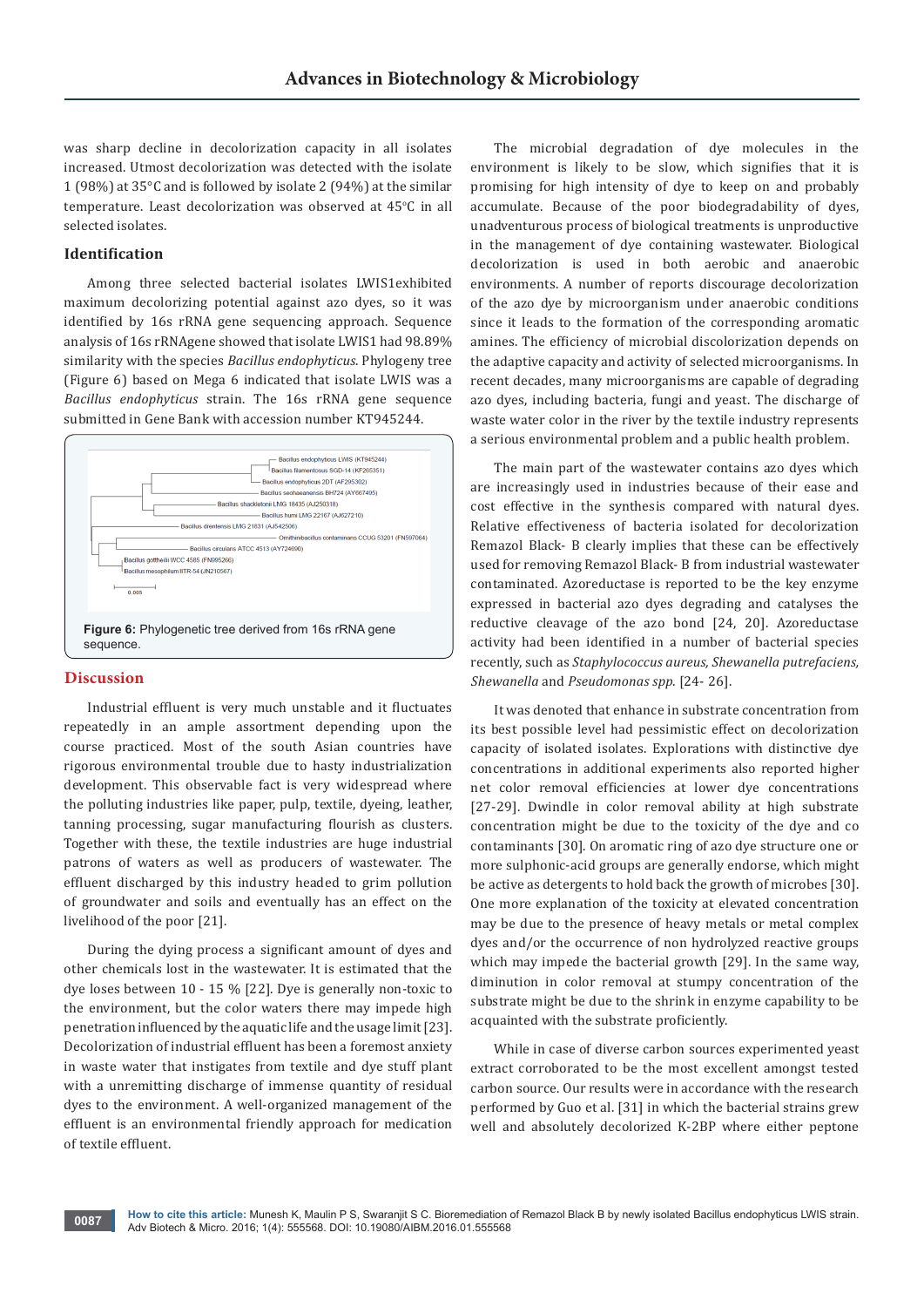or yeast extract was contemporary in the medium; however, sucrose, glycerol, glucose, starch and lactose resulted in poorer rates of growth and decolorization of these dyes. Supplementary studies also accounted the utmost color removal of azo dyes in the presence of yeast extract by bacteria [32]. In case of variable pH, decolorization was on upper side at pH 7.5.

Whereas at alkaline pH conditions declined the decolorization efficiency of all the tested isolates were observed. So, from this investigation, it could be bring to a close that neutral pH sustained bacterial movement to decolorize Remazol Black-B in liquid medium [33-34]. Temperature is one more incredibly significant parameter for anaerobic treatment of wastewater. Selected isolates were mesophilic bacteria because they all showed better decolorization in the temperature range of 25 to 35 °C. Similar results were also reported by Guo et al. [31]. The mesophilic range is traditionally used [35-37] since it is generally thought that maintaining high temperature would be uneconomical, while degradation within the psychrophilic range is too slow. Overall, one of the selected isolate [1] of bacteria was able to completely remove color of the dye in 18 h. However, these isolates should be tested at large scale treatment system to examine their potential for bioremediation of dye-polluted wastewaters.

#### **Conclusion**

The current study divulges that the selected three isolates can be exploited lucratively for decolorizing Reactive Black B dye. The cultures exhibited maximum decolorization ability at pH between 7.5 for all the three isolates and 35 °C for 1, 2 & 25 °C for 3. Moreover, 5 g/L yeast extract was found to be optimum for decolorization. In conclusion, isolate LWS1 was found as one of the most efficient among others for bioremediation of Remazol Black B dye, which can be studied further for bioremediation of dye-polluted waters including rate of degradation of azo dyes other than the selected Black dye through an application of Bioaugmentation.

## **References**

- 1. Shah M (2014) Exploitation of two consortium in microbial degradation and decolorization of Remazol Black and Acid Orange. Petroleum & Environmental Biotechnolog 5: 5.
- 2. [Rafi F, Fraeankalin W, Cerniglia CE \(1990\) Azoreductase activity of](http://aem.asm.org/content/56/7/2146.abstract)  [anaerobic bacteria isolated from human intestinal microflora. Appl](http://aem.asm.org/content/56/7/2146.abstract)  [Environ Microbiol 56\(7\): 2146-2151.](http://aem.asm.org/content/56/7/2146.abstract)
- 3. [Bhatti HN, Akram N, Asgher M \(2008\) Optimization of culture](https://www.ncbi.nlm.nih.gov/pubmed/18500586)  [conditions for enhanced decolorization of Cibacron Red FN-2BL by](https://www.ncbi.nlm.nih.gov/pubmed/18500586)  [Schizophyllum commune IBL-6. Appl Biochem Biotecnol 149\(3\): 255-](https://www.ncbi.nlm.nih.gov/pubmed/18500586) [264.](https://www.ncbi.nlm.nih.gov/pubmed/18500586)
- 4. [Abadulla E, Tzanov T, Costa S, Robra K, Cavaco A, et al. \(2000\)](https://www.ncbi.nlm.nih.gov/pubmed/10919791)  [Decolorization and detoxification of textile dyes with a laccase from](https://www.ncbi.nlm.nih.gov/pubmed/10919791)  [Trametes hirsuta. ApplEnviron Microbiol 66\(8\): 3357-3362.](https://www.ncbi.nlm.nih.gov/pubmed/10919791)
- 5. Zollinger H (1991) Colour Chemistry Synthesis Properties and Application of Organic Dyes and Pigments. VCH New York, USA, pp. 92-102.
- 6. Pinherio HM, Touraud E, Tomas O (2004) Aromatic amines from azo dye reduction: status review with emphasis on direct UV spectrophotometric detection in textile industry wastewater. Dyes Pigments 61(2): 121-139.
- 7. [Talarposhti AM, Donnelly T, Anderson G \(2001\) Color removal from](https://www.ncbi.nlm.nih.gov/pubmed/11228995)  [a simulated dye wastewater using a twophase anaerobic packed bed](https://www.ncbi.nlm.nih.gov/pubmed/11228995)  [reactor. Water Res 35\(2\): 425-432.](https://www.ncbi.nlm.nih.gov/pubmed/11228995)
- 8. [Fu Y, Viraraghavan T \(2001\) Fungal degradation of dye wastewaters: a](https://www.ncbi.nlm.nih.gov/pubmed/11499579)  [review. Bioresour Technol 79\(3\): 251-262.](https://www.ncbi.nlm.nih.gov/pubmed/11499579)
- 9. [Wong P, Yuen P \(1996\) Decolorization and biodegradation of Methyl](http://www.sciencedirect.com/science/article/pii/004313549600067X)  [red by Klebsiella pneumoniae RS-13. Water Res 30\(7\): 1736-1744.](http://www.sciencedirect.com/science/article/pii/004313549600067X)
- 10. [Stolz A \(2001\) Basic and applied aspects in the microbial degradation](https://www.ncbi.nlm.nih.gov/pubmed/11499949)  [of azo dyes. Appl Microbiol Biotechnol 56\(1-2\): 69-80.](https://www.ncbi.nlm.nih.gov/pubmed/11499949)
- 11. [Rajaguru P, Vidya L, Baskarasethupathi B, Kumar PA, Palanivel M, et](https://www.ncbi.nlm.nih.gov/pubmed/12034306)  [al. \(2002\) Genotoxicity evaluation of polluted ground water in human](https://www.ncbi.nlm.nih.gov/pubmed/12034306)  [peripheral blood lymphocytes using the comet assay. Mut Res 517\(1-](https://www.ncbi.nlm.nih.gov/pubmed/12034306) [2\): 29-37.](https://www.ncbi.nlm.nih.gov/pubmed/12034306)
- 12. [Umbuzeiro GA, Freeman H, Warren SH, Oliveira DP, Terao Y, et al.](https://www.ncbi.nlm.nih.gov/pubmed/15910902)  [\(2005\) The contribution of azo dyes to the mutagenic activity of the](https://www.ncbi.nlm.nih.gov/pubmed/15910902)  [Cristais River. Chemosphere 60\(1\): 55-64](https://www.ncbi.nlm.nih.gov/pubmed/15910902).
- 13. [Khehra MS, Saini HS, Sharma DK, Chadha BS, Chimni SS \(2006\)](http://www.sciencedirect.com/science/article/pii/S0143720805001324)  [Biodegradation of azo dye C.I. Acid Red 88 by an anoxic-aerobic](http://www.sciencedirect.com/science/article/pii/S0143720805001324)  [sequentialbioreactor. Dyes Pigments 70\(1\): 1-7.](http://www.sciencedirect.com/science/article/pii/S0143720805001324)
- 14. [Slokar YM, Le Marechal AM \(1998\) Methods of decoloration of textile](http://www.sciencedirect.com/science/article/pii/S0143720897000752)  [wastewater. Dyes Pigments 37\(4\): 335-356](http://www.sciencedirect.com/science/article/pii/S0143720897000752)
- 15. [Bae JS, Freeman HS \(2007\) Aquatic toxicity evaluation of new direct](http://www.sciencedirect.com/science/article/pii/S0143720805003505)  [dyes to the Daphnia magna. Dyes Pigments 73\(1\): 81-85.](http://www.sciencedirect.com/science/article/pii/S0143720805003505)
- 16. [Robinson T, McMullan G, Marchant R, Nigam P \(2001\) Remediation](https://www.ncbi.nlm.nih.gov/pubmed/11272011)  [of dyes in textile effluent: a critical review on current treatment](https://www.ncbi.nlm.nih.gov/pubmed/11272011)  [technologies with a proposed alternative \(review\). Biores Technol](https://www.ncbi.nlm.nih.gov/pubmed/11272011)  [77\(3\): 247-255.](https://www.ncbi.nlm.nih.gov/pubmed/11272011)
- 17. [Chen KC, Wu JY, Liou DJ, Hwang SCJ \(2003\) Decolorization of the textile](https://www.ncbi.nlm.nih.gov/pubmed/12523970)  [azo dyes by newly isolated bacterial strains. J Biotechnol 101\(1\): 57-](https://www.ncbi.nlm.nih.gov/pubmed/12523970) [68.](https://www.ncbi.nlm.nih.gov/pubmed/12523970)
- 18. Hao JJ, FQ Song, F Huang, CL Yang, ZJ Zhang, (2007) Production of laccase by a newly isolated deuteromycete fungus Pestalotiopsis sp. and its Decolorization of azo dye. [J Ind Microbiol Biotechnol](https://www.ncbi.nlm.nih.gov/pubmed/17171552) 34(3): [233-240.](https://www.ncbi.nlm.nih.gov/pubmed/17171552)
- 19. [Singh P, Pandey A, Iyengar L \(2007\) Bacterial decolorization](http://www.sciencedirect.com/science/article/pii/S0964830506001430)  [and degradation of azo dyes. International Biodeterioration and](http://www.sciencedirect.com/science/article/pii/S0964830506001430)  [Biodegradation 59\(2\): 73-84.](http://www.sciencedirect.com/science/article/pii/S0964830506001430)
- 20. [Khalid AM, Arshad M, Crowley DE \(2008\) Accelerated decolorization](https://www.ncbi.nlm.nih.gov/pubmed/18084755)  [of structurally different azo dyes by newly isolated bacterial strains.](https://www.ncbi.nlm.nih.gov/pubmed/18084755)  [Applied Microbiology and Biotechnology 78\(2\): 361-369](https://www.ncbi.nlm.nih.gov/pubmed/18084755)
- 21. [Jiunkins R \(1982\) Pretreatment of textile waste water. Proc 37th](http://www.sciepub.com/reference/20788)  [Industrial waste Conference Purdue Uni Lafayette, Ind, pp. 37-139](http://www.sciepub.com/reference/20788)
- 22. Vaidya AA, Datye KV (1982) Environmental pollution during chemical processing of synthetic fibers. Colourage 14: 3-10.
- 23. Ajayi SO, Osibanjo O (1980) The state of environment in Nig. Pollution studies of textile industries in Nig. Monogra. Am Pub Health Assoc standard 1: 76-86.
- 24. [Nachiyar CV, Rajkumar GS \(2005\) Purification and characterization of](http://www.sciencedirect.com/science/article/pii/S0141022904003503)  [an oxygen insensitive azoreductase from Pseudomonas aeruginosa.](http://www.sciencedirect.com/science/article/pii/S0141022904003503)  [Enzyme and Microbial Technology 36\(4\): 503-509.](http://www.sciencedirect.com/science/article/pii/S0141022904003503)
- 25. [Li T, Guthrie JT \(2010\) Colour removal from aqueous soloution of](https://www.ncbi.nlm.nih.gov/pubmed/20167478)  [metal complex azo dyes using bacterial cells of Shewanella strain J18](https://www.ncbi.nlm.nih.gov/pubmed/20167478)  [143. Bioresour Technol 101\(12\): 4291-4295](https://www.ncbi.nlm.nih.gov/pubmed/20167478)